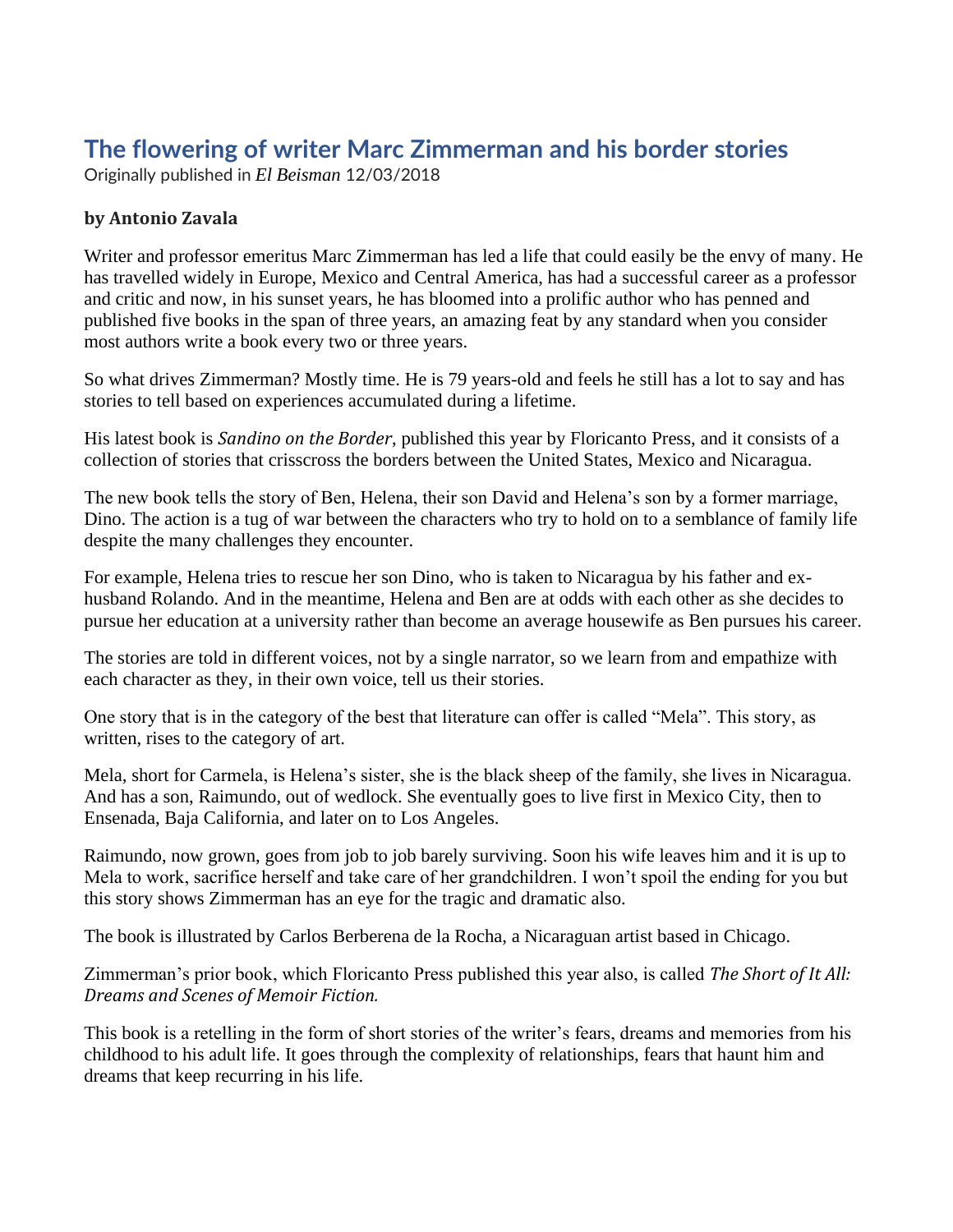Before that, the hard-working author published in 2017 *The Italian Daze*, both in an English and in an Italian version.

This book deals with scenes, memories and situations from a first marriage to an Italian woman. It recounts travels through Europe and through Mexico.

In 2017 the writer also published, with Floricanto Press, *Lines on the Border*, a book about working, living and loving life in the San Diego-Tijuana border area. The protagonist is a Jewish American who pursues his academic career.

The main character works and studies on the American side but eventually goes on to explore how life is lived on the other side. He eventually marries a Nicaraguan woman.

In 2016, the writer published, through his company La Casa Books, a collection of short stories titled *Martin and Marvin*. This book was reviewed here in *El BeiSMan* when it first came out so I won't go into detail about this book.

Suffice to say that some of the stories take place in Chicago and as well as in other places, including Italy.

For the record Zimmerman is best known as professor emeritus of Latin American and Latino Studies at the University of Illinois at Chicago (UIC) as well as a former professor of Spanish and World Cultures at the Department of Modern and Classical Languages at the University of Houston, in Texas.

He is also a former coordinator of the Rafael Cintron Latino Cultural Center at the University of Illinois at Chicago (UIC) and is well known in academic and Latino literary circles across the country after teaching and lecturing in several universities.

Above else he has been a constant supporter of Latino and Chicano Literature with published articles in many venues.

In 2004 he returned to what he loves best, writing, and published in that year *The Store of Stories*, his first book.

During an online interview I took the opportunity to ask the writer some questions in order to learn more about him and his work.

#### *Where were you born?*

Newark, New Jersey, Beth Israel Hospital, like Philip Roth and I believe Amir Baraka (LeRoy Jones). You can't keep my New Jersey/NY Jewish roots out of anything I write, Buti left that world behind at l9, moving to California and living more and more in relation to the Italian American, Afro-American and above all the Mexican and Latin American/ Chicano and Latino worlds around me.

#### *What is memoir fiction? And is this the genre you work best in?*

Memoir fiction is fiction based on memories but pulled in the direction of fiction by the force of fictional, thematic and aesthetic concerns. Memoirs are fictions really. Who can remember exactly what happened? Memoir fiction is more honest—we inevitably vary from what happened even as we try to portray "the real." Of course, I also record what I dream and then twist the dreams into fiction as well, as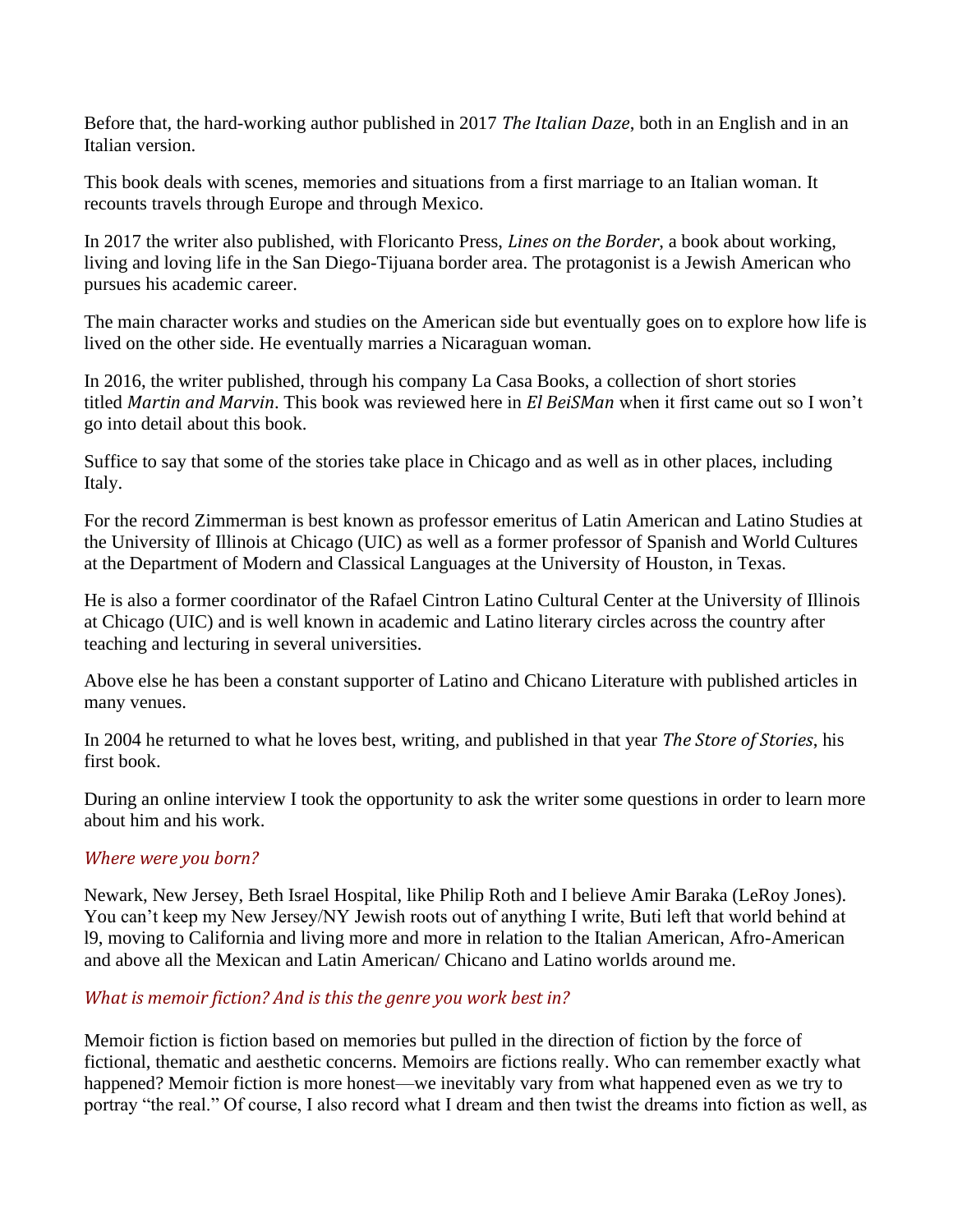in the case of one of my best stories, "The Sculpture", which appears first in *Martin and Marvin*, and then again as one of the several dream-based fictions in *The Short of it All: Dreams and Scenes of Memoir Fiction*. In a sense my goal has been similar to that of Karl Ove Knausgård who has detailed his life in six dense volumes. But unlike Knausgard, I feel the need to shape things into stories, to find closure and give them form. Harder for me to write a novel, but I try to write novel-like fiction/memoir collections that achieve the kind of overall unity and are almost, if not quite, novels.

#### *Why did you wait until a few years ago to start your writing career in earnest?*

Well, I never stopped writing fiction completely. I hold a B.A. and M.A. in creative writing, mainly playwriting. But the complications of my life made it hard for me to write. And my first published collection, *Stores of Winter*, features the six best stories of my first 60-plus years. But when I wrote the final story, *The Uninvited,* I knew that even late in life I still had the juice to write, even though I knew I'd have to put in long hours to retool my work. I knew I had only so many years, and I decided to try to leave as complete a fictional record of my experience as time allowed.

I actually stopped last year, deciding to edit what I'd written and try to get it out before it was too late. I dread the thought that I'll leave so much of my life on my computer without getting out. But I want to emphasize that this is not a fully narcissistic project. I always try to project events bigger than me, often focused on others who are not me—incredible wonderful people I've met and have become close with too, as well as people who have hurt me and others. Of course, the biggest part of my life has been my movement from my Jewish-American background, to a concern with African American and then, above all, Latin American and Latino experience. I have so much more to edit and so much more to get out (including my 30 plus years of Puerto Rican experience, but also including my Italian/Italian American and Mexican experience, so primary in what I'm living now. Among my yet to appear volumes are ones about my Jewish childhood and adolescence, the complete stories of my three marriages, a collection and probably two of stories about my academic life.

## Did you postpone writing your stories in lieu of holding a 9 to 5 job/career and now that you have *more free time you are finally writing your stories and books?*

OF course, the fact that I retired as professor has given me considerable time but there are also the psychological problems that kept me blocked for years. I still have all kinds of psychological. family and personal problems, but I've finally had the time and focus to put my work into literary form without experiencing so much pain and trauma.

#### What is your writing routine like? Where do you write and during what time of the day or night?

I write best now in the morning when I have more energy and more silence in the house. At a certain point, life takes over and the day slips away. If I fail to write in the morning, I suffer during the day and try to compensate later. But as time advances, I need more time to do less, and I'm usually too tired at night to write well.

#### *What advice would you give young writers? To not waste time and write each day?*

Start early and refuse to give it up, be ready to sacrifice much without knowing if any one will ever recognize your work. Read all you can of past and contemporary fiction. But don't just read fiction as many writers do. Keep one more foot or more in the world but try to look at them in depth. Try to link